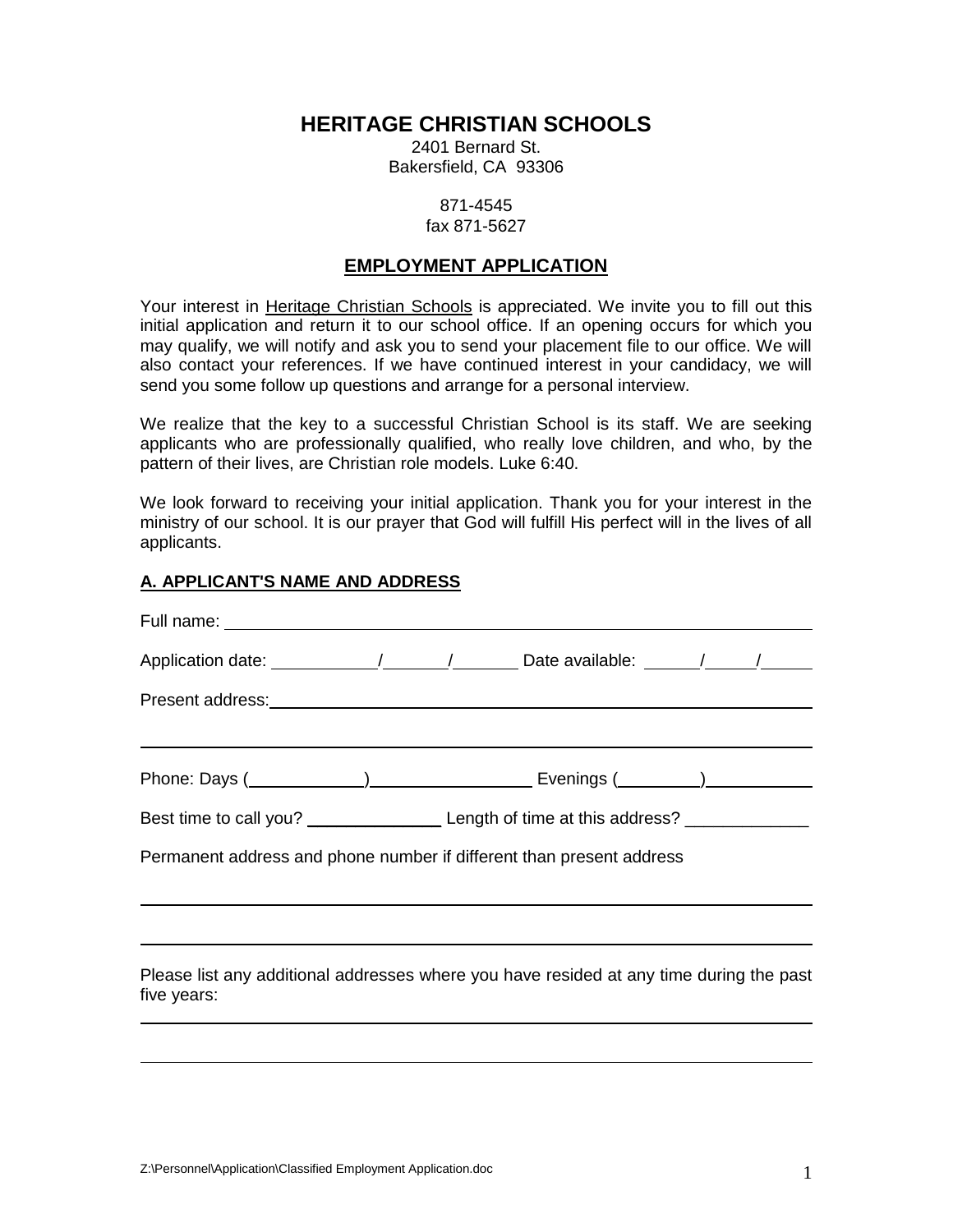# **B. POSITION DESIRED**

| () Kitchen | () Academy/Junior High Aide | () Office Aide |
|------------|-----------------------------|----------------|
| () Coach   | $( )$ Other                 |                |

How did you learn about the position for which you are applying?

Can you submit verification of your legal right to work in the US? Yes No

What would you like to be doing five years from now?

# **C. CHRISTIAN BACKGROUND**

**\*On separate paper, briefly give your Christian testimony** then carefully read our Statement of Faith and indicate your degree of support.

\_\_\_ I fully support the Statement as written without mental reservations.

\_\_\_ I support the Statement except for the area(s) listed and explained on a separate paper. These exceptions represent either disagreements or areas for which I have not yet formed an opinion or conviction.

Denominational preference?

What is your local church affiliation?

Are you presently a member in good standing? \_\_\_\_\_\_\_\_\_\_\_\_\_\_\_\_\_\_\_\_\_\_\_\_Years? \_\_\_\_\_\_\_\_

In what church activities are you involved and with what degree of regularity?

What other Christian service have you done since becoming a Christian?

Describe your routine of personal Bible study and prayer.

What books have you read recently that have helped you spiritually?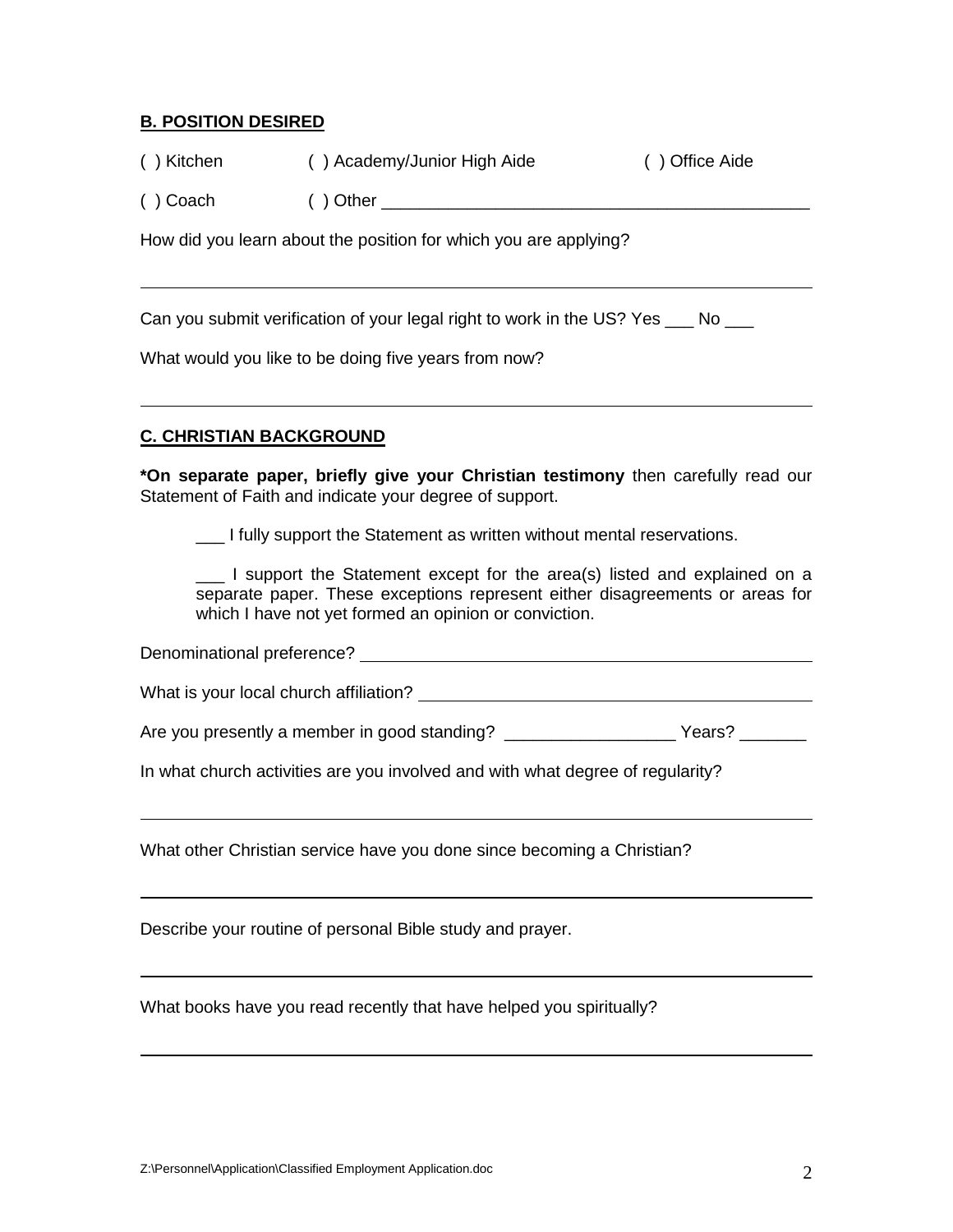# **D. PROFESSIONAL QUALIFICATIONS**

What is your highest level of education?

What degree(s)\* do you hold?

Degree **Date Received** Issuing Institution Your Major(s)

\_\_\_\_\_\_\_\_\_\_\_\_\_\_\_\_\_\_\_\_\_\_\_\_\_\_\_\_\_\_\_\_\_\_\_\_\_\_\_\_\_\_\_\_\_\_\_\_\_\_\_\_\_\_\_\_\_\_\_\_\_\_\_\_\_\_\_\_\_

Your Minor(s)

List any other educational advantages that you have had including opportunities for travel.

List any books or articles that you have read recently that have helped you to grow professionally.

Have you had other courses giving specific training for Christian day schools? Give details.

List any conferences or seminars that you have led or participated in recently.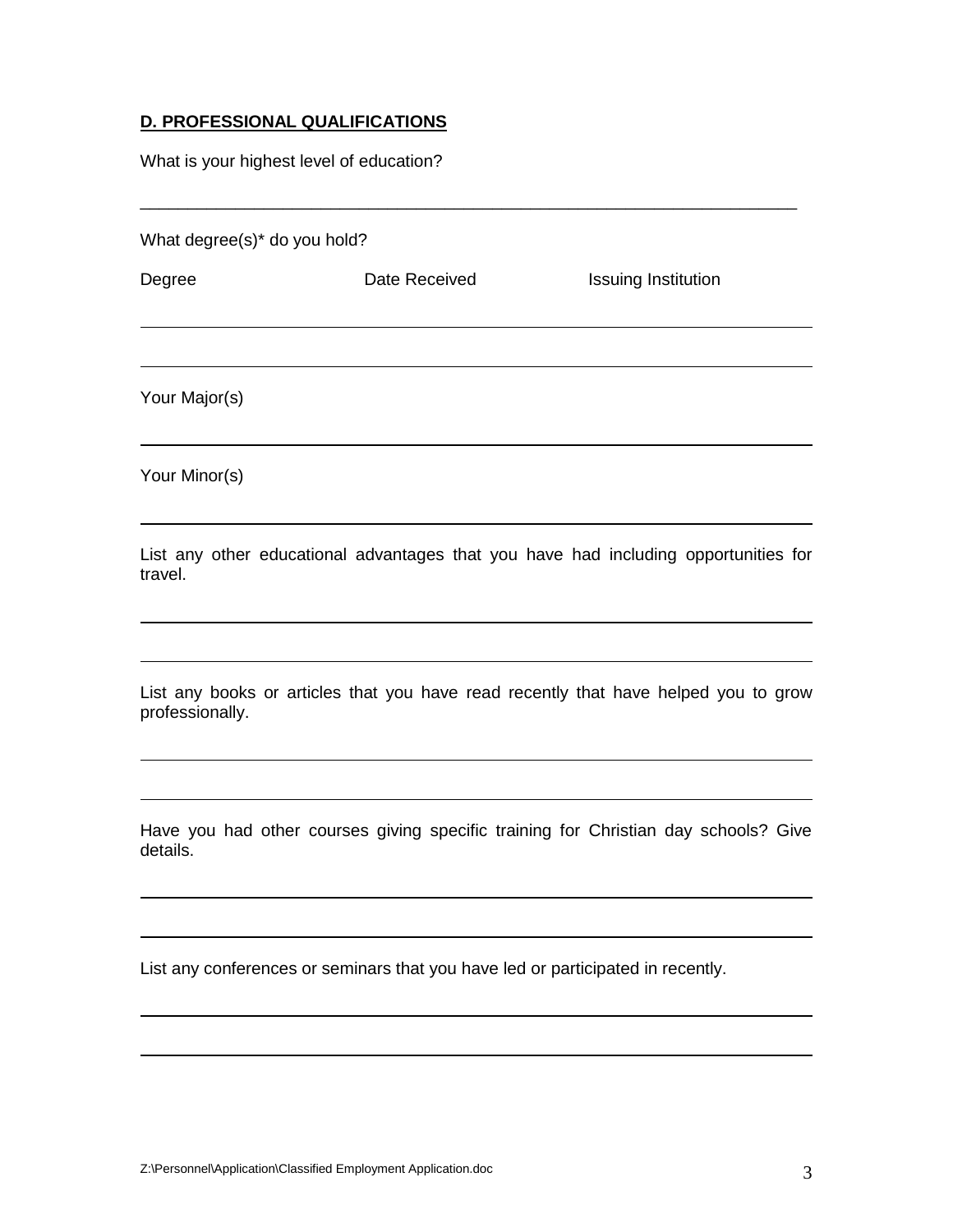### **Computer Skills**

Please check areas of computer competency

- \_\_\_\_\_ Word-processing
- \_\_\_\_\_ Publishing
- \_\_\_\_\_ Power Point
- \_\_\_\_\_ Excel

\_\_\_\_\_ Internet \_\_\_\_\_ E-mail **\_\_\_\_\_** Digital Photography

\_\_\_\_\_ Grading program

Describe how your computer skills have evolved over the last 5 years and you utilize them in a classroom setting.

\_\_\_\_\_\_\_\_\_\_\_\_\_\_\_\_\_\_\_\_\_\_\_\_\_\_\_\_\_\_\_\_\_\_\_\_\_\_\_\_\_\_\_\_\_\_\_\_\_\_\_\_\_\_\_\_\_\_\_\_\_\_\_\_\_\_\_\_\_

\_\_\_\_\_\_\_\_\_\_\_\_\_\_\_\_\_\_\_\_\_\_\_\_\_\_\_\_\_\_\_\_\_\_\_\_\_\_\_\_\_\_\_\_\_\_\_\_\_\_\_\_\_\_\_\_\_\_\_\_\_\_\_\_\_\_\_\_\_

\_\_\_\_\_\_\_\_\_\_\_\_\_\_\_\_\_\_\_\_\_\_\_\_\_\_\_\_\_\_\_\_\_\_\_\_\_\_\_\_\_\_\_\_\_\_\_\_\_\_\_\_\_\_\_\_\_\_\_\_\_\_\_\_\_\_\_\_\_

#### **E. PERSONAL PHILOSOPHY**

**\*In the space below or on separate paper please label and succinctly answer in one or two paragraphs each of the questions below.**

- A. Why do you wish to work at Heritage Christian Schools?
- B. What do you consider to be the proper school-wide atmosphere for learning?
- C. What is your philosophy of discipline?
- E. What areas do you feel are your strengths? Weaknesses?

F. Please summarize any additional information that you would like to present regarding your candidacy for this position.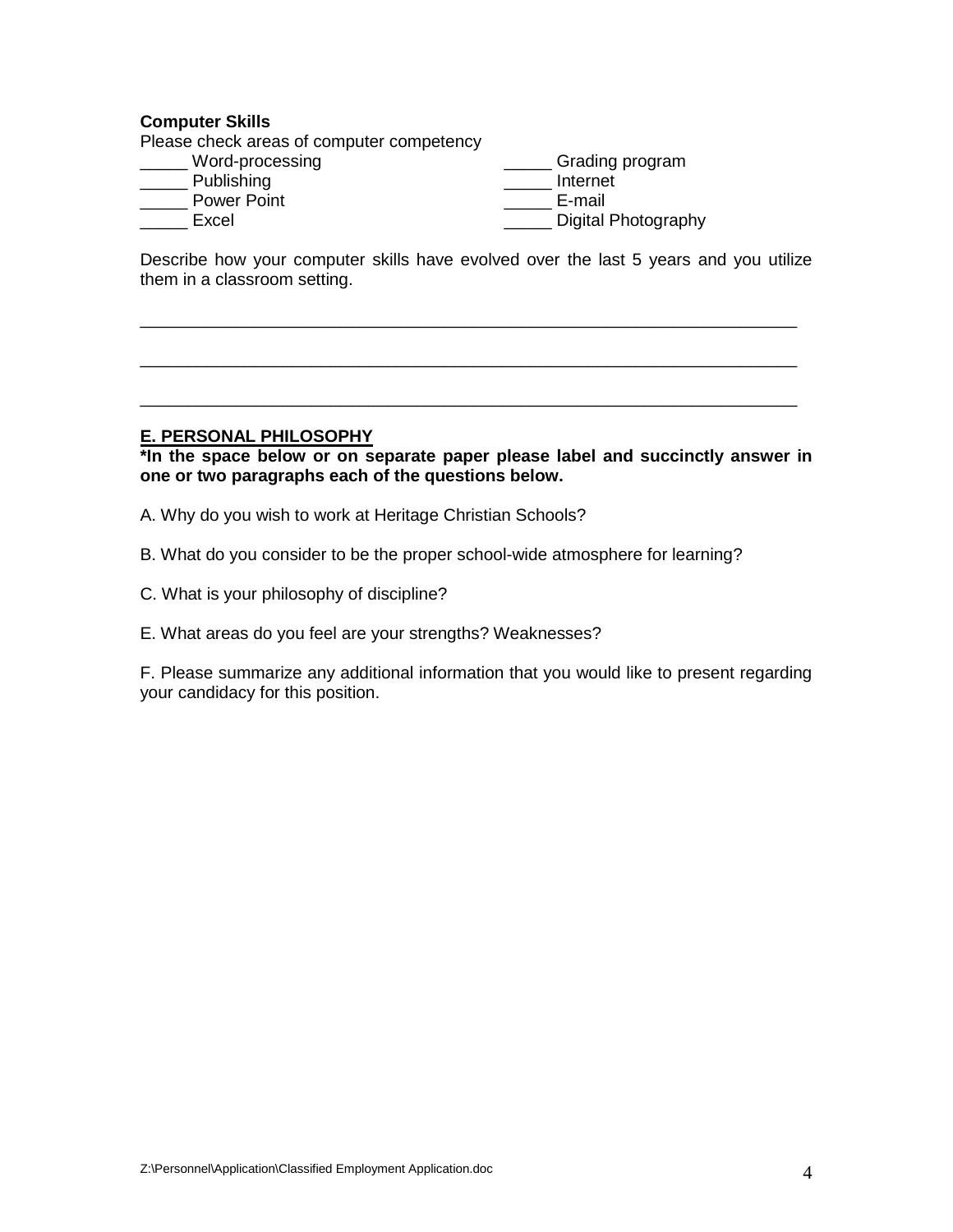# **F. EMPLOYMENT HISTORY**

Please start with your current or most recent employer and work backwards for the past ten years. If necessary, you may follow the same format on the reverse.

|                                    | Supervisor's Name and Phone Number [19] [19] Denian Materian Material Ann Materia Materia and Materia Materia A                                                                                                                      |
|------------------------------------|--------------------------------------------------------------------------------------------------------------------------------------------------------------------------------------------------------------------------------------|
|                                    |                                                                                                                                                                                                                                      |
|                                    |                                                                                                                                                                                                                                      |
|                                    |                                                                                                                                                                                                                                      |
|                                    | Reason for leaving <u>example and the set of the set of the set of the set of the set of the set of the set of the set of the set of the set of the set of the set of the set of the set of the set of the set of the set of the</u> |
|                                    |                                                                                                                                                                                                                                      |
|                                    |                                                                                                                                                                                                                                      |
| If so, what was the name or names? | Have you ever worked under a different name for any of the employers you have listed?                                                                                                                                                |
| education did you receive?         | Have you served in the military? Yes __ No __ If yes, what type of training or                                                                                                                                                       |

\_\_\_\_\_\_\_\_\_\_\_\_\_\_\_\_\_\_\_\_\_\_\_\_\_\_\_\_\_\_\_\_\_\_\_\_\_\_\_\_\_\_\_\_\_\_\_\_\_\_\_\_\_\_\_\_\_\_\_\_\_\_\_\_\_\_\_\_\_\_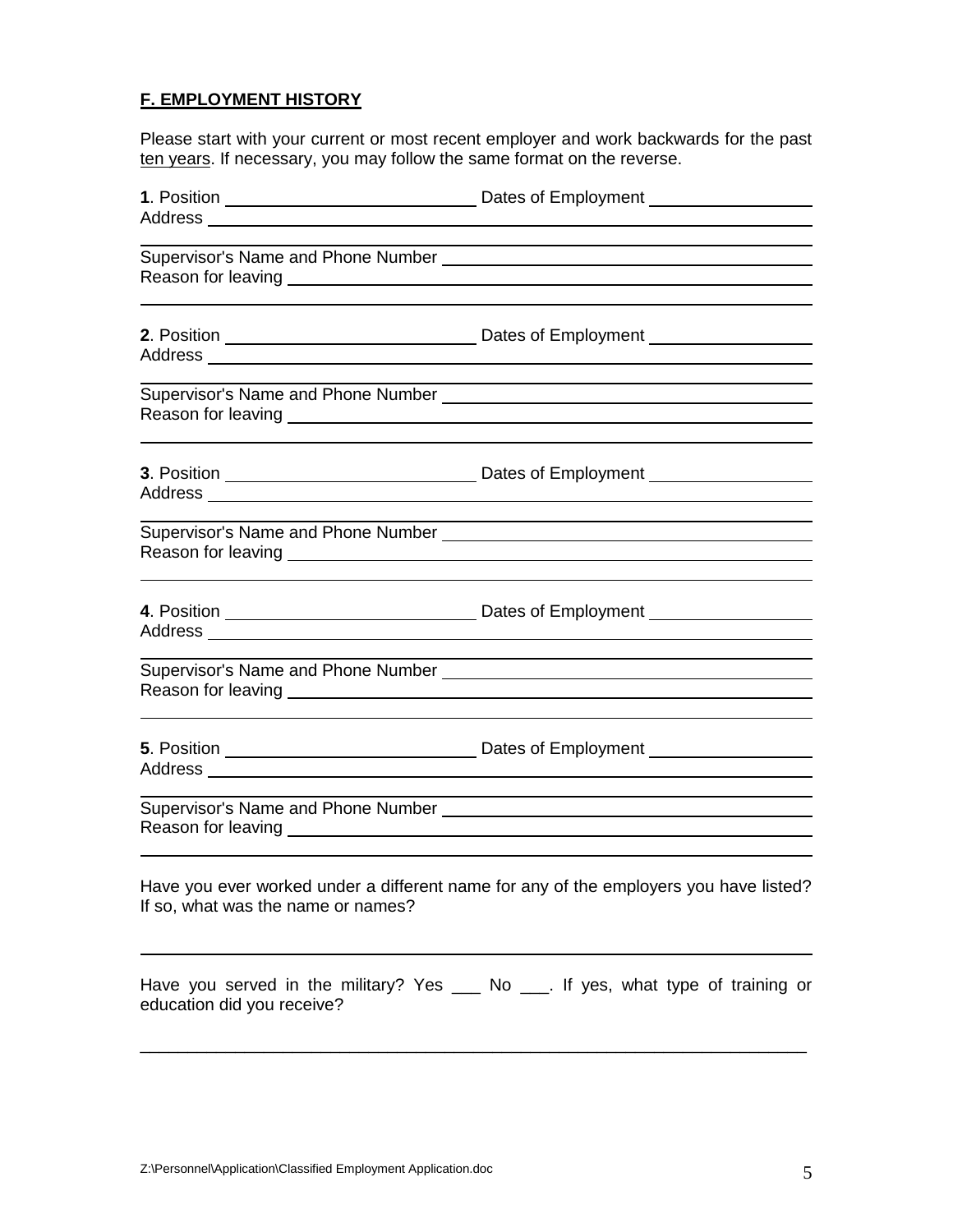# **G. PERSONAL REFERENCES**

Do not list family members or relatives for references. You will also need to sign the **Reference Release Form** that is attached and return it with this application.

Give three references who are qualified to speak of your spiritual experience and Christian service.

| Name/Complete Address | Phone | Position |  |
|-----------------------|-------|----------|--|
|                       |       |          |  |
| 2.                    |       |          |  |
|                       |       |          |  |
| 3.                    |       |          |  |

Give three references who are qualified to speak of your professional training and experience.

| Name/Complete Address                                         | Phone | Position |  |
|---------------------------------------------------------------|-------|----------|--|
|                                                               |       |          |  |
| 2.<br><u> 1989 - Johann Stein, fransk politiker (d. 1989)</u> |       |          |  |
| 3.                                                            |       |          |  |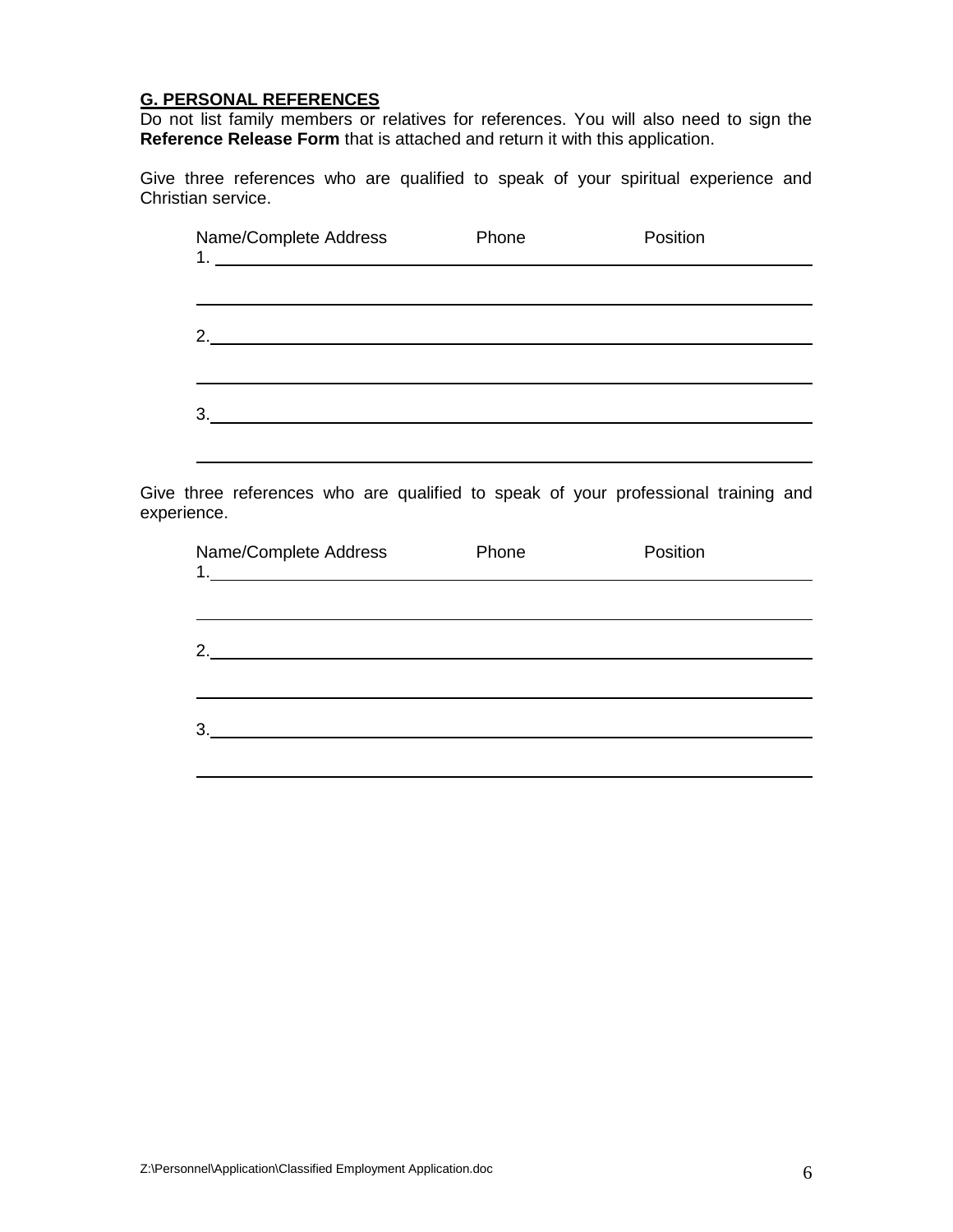## **H. APPLICANT'S CERTIFICATION AND AGREEMENT**

I understand that Heritage Christian Schools does not discriminate in its employment practices against any person because of race, color, national or ethnic origin, gender, age, or qualified disability.

I hereby certify that the facts set forth in this application process are true and complete to the best of my knowledge. I understand that falsification of any statement or a significant omission of fact may prevent me from being hired, or if hired, may subject me to immediate dismissal regardless of the time elapsed before discovery. If I am released under these circumstances, I further understand and agree that I will be paid and receive benefits only through the day of release.

I authorize Heritage Christian Schools to thoroughly interview the primary references which I have listed, any secondary references mentioned through interviews with primary references, or other individuals who know me and have knowledge regarding my testimony and work record. I also authorize the school to thoroughly investigate my work records and evaluations, my educational preparation, and other matters related to my suitability for the position.

I authorize references and my former employers to disclose to the school any and all employment records, performance reviews, letters, reports, and other information related to my life and employment, without giving me prior notice of such disclosure. In addition, I hereby release the school, my former employers, references, and all other parties from any and all claims, demands, or liabilities arising out of or in any way related to such investigation or disclosure. I waive the right to ever personally view any references given to the school.

Since I will be working with children, I understand that I must submit to a fingerprint check by the FBI and possibly other federal and state authorities. I agree to fully cooperate in providing and recording as many sets of my fingerprints as are necessary for such an investigation. I authorize the school to conduct a criminal records check. I understand and agree that any offer of employment that I may receive from the school is conditioned upon the receipt of background information, including criminal background information. The school may refuse employment or terminate conditional employment if the school deems any background information unfavorable or that it could reflect adversely on the school or on me as a Christian role model.

I understand that this is only an application for employment and that no employment contract is being offered at this time.

I certify that I have carefully read and do understand the above statements.

Signature of Applicant Date **Date of Applicant** Date Date Date Date Date Date Date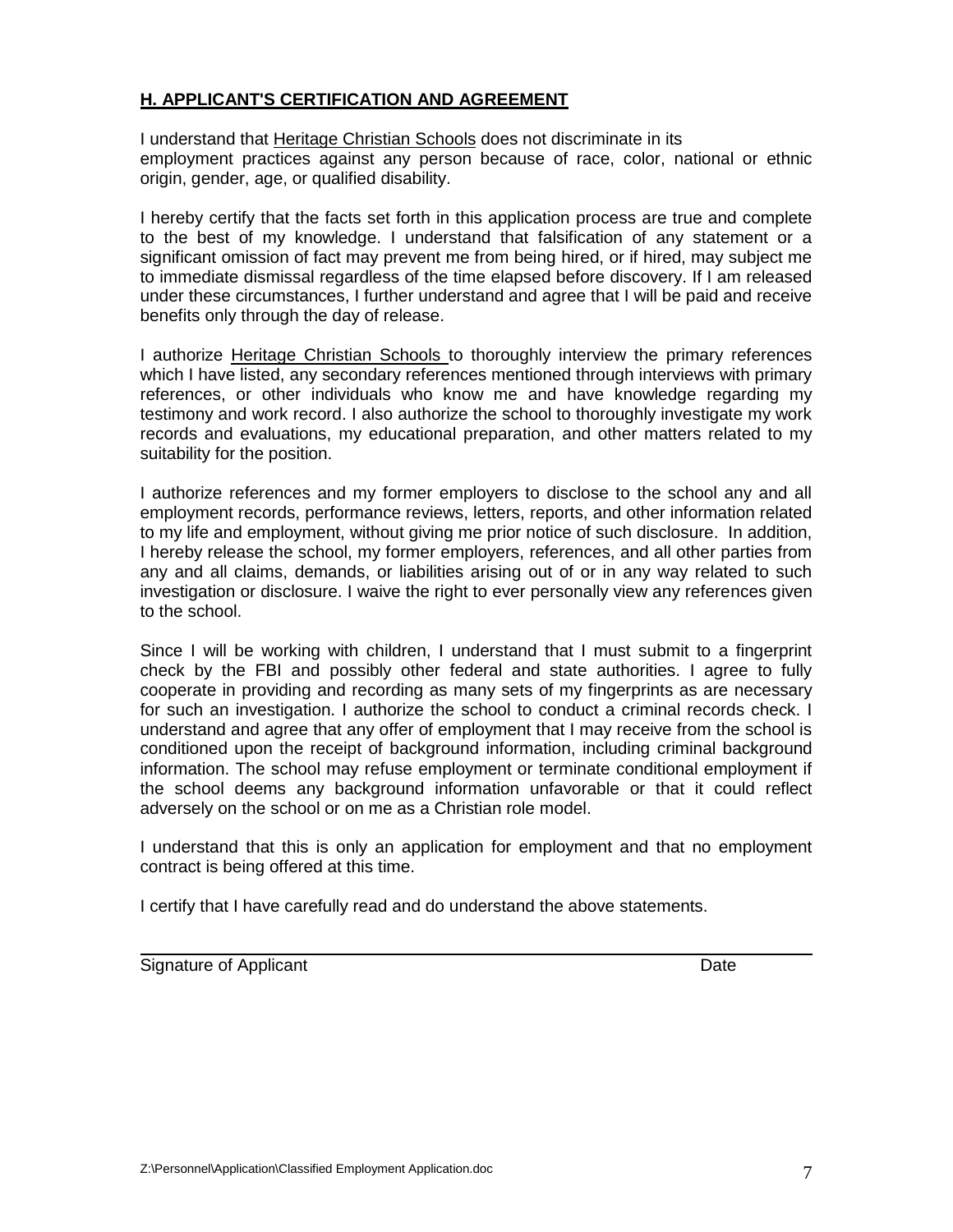# **I. STATEMENT OF FAITH**

The whole Bible is the inspired and infallible Word of God, without error in the original writings, and is the supreme and final authority in all matters of faith and conduct. II Peter 1:21; II Timothy 3:16

There is one God eternally existing in three Persons: Father, Son and Holy Spirit. II Corinthians 13:14

Jesus Christ was begotten by the Holy Spirit, born of the Virgin Mary, and is true God and true man. John 1:1, 2, 14; Matthew 1:18; Philippians 2:5-8

The Holy Spirit is a person, is God, and is co-equal with the Father and the Son. He convicts the world of sin, righteousness and judgment. He regenerates and indwells the believer. He is his constant guide and teacher, and the enabling power for victorious living and dedicated service. John 15:26; 16:7, 8; Titus 3:5; John 16:13; Acts 1:8

Man was created in the image of God. He sinned, and thereby incurred for himself and the whole human race not only physical death, but also spiritual death which is separation from God. Romans 5:12, 19; Genesis 1:26, 27

We believe and hold that the events recorded and people named in the Genesis account of creation are history; that man is unique, in that he was created in the image of God; that he was created by a special act of God, both biologically and spiritually and not from any previously existing forms of organic life.

The Lord Jesus Christ died for man's sins, according to the Scripture, and all who believe on Him have the forgiveness of sins through His blood. I Corinthians 15:3; Ephesians 1:7

Christ arose bodily from the dead and ascended into heaven, where He is now the believer's High Priest and Advocate. I Corinthians 15:4; Hebrews 7:25

The imminent return of Christ from heaven will be personal and visible, and He will judge the living and the dead. Acts 1:11; John 5:28, 29

An individual becomes a child of God by being born of the Holy Spirit by the Word of God through a personal faith in Jesus Christ. John 1:12, 13; Titus 3:5

The church, instituted by Christ, consists of all true believers. The Great Commission to make disciples of all nations is the supreme mission of the church of this age. I Corinthians 12:12, 13; Matthew 28:19, 20

The ordinances of the Church are water baptism upon personal confession of faith, and the Lord's Supper in remembrance of Christ. They are, however, not to be regarded as means of salvation. I Corinthians 11:23-26; Romans 6:4

A bodily resurrection of both the just and unjust will occur with a state of everlasting blessedness for believers and a state of eternal punishment for all unbelievers. I Thessalonians 4:13-18; Revelation 20:11-15

The Christian life is devoted to God, conforming to the teachings of the word, and dedicated to the service of Christ. Romans 12:1, 2